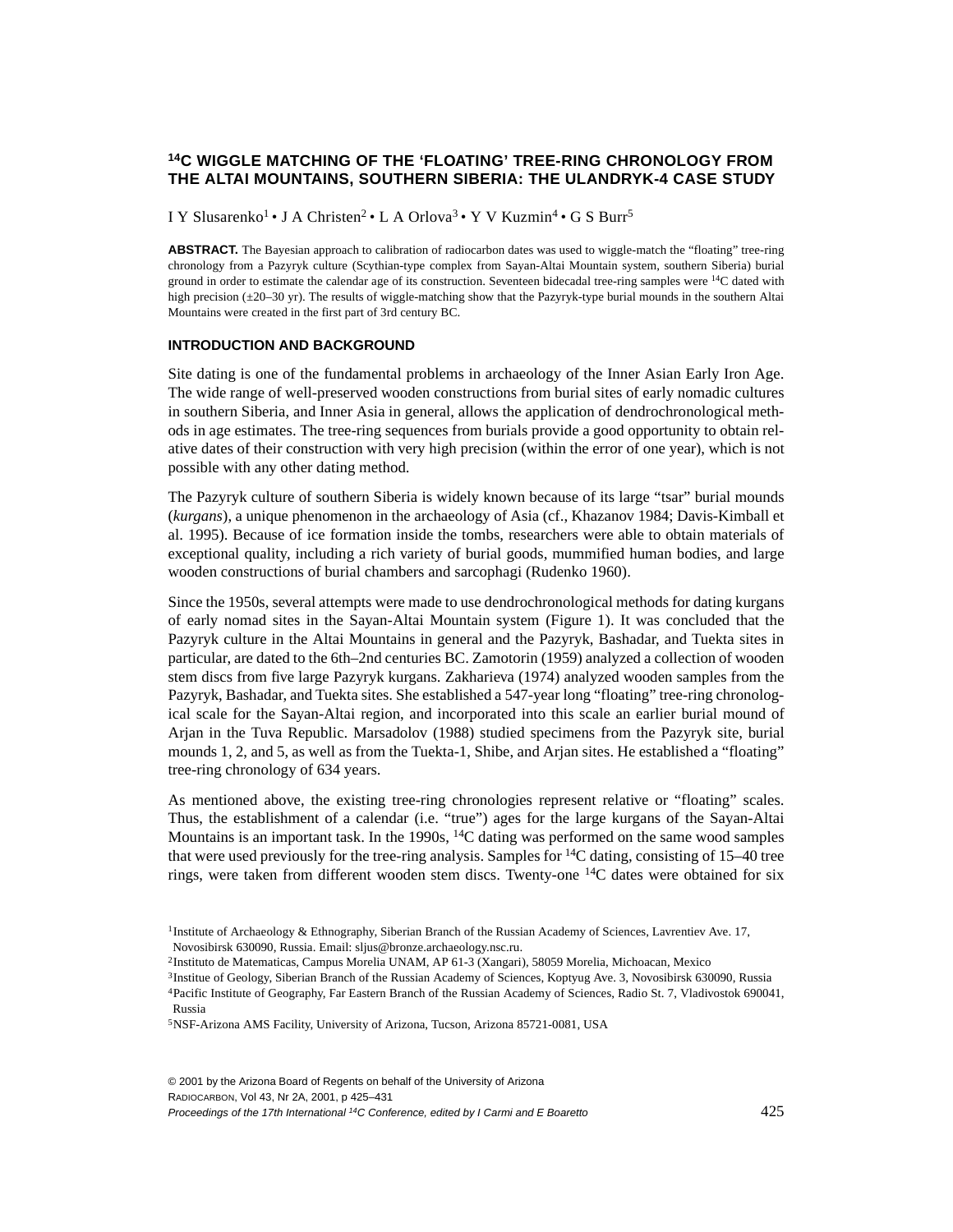## 426 *I Y Slusarenko et al.*

burial mounds. The time period for the "floating" Sayan-Altai scale was established in the range of 900–400 BC, with an average error of 20–40 years (Marsadolov et al. 1996).

# **Construction of a 'Floating' Dendroscale for Southern Altai Archaeological Sites**

In the 1970–1990s, archaeologists from the Institute of Archaeology and Ethnography, Siberian Branch of the Russian Academy of Sciences in Novosibirsk excavated the series of kurgans in the southern part of Altai Mountains (Figure 1) and associated them with the Pazyryk culture. Some of the tombs inside kurgans were frozen in ice (Kubarev 1987; Polosmak 1996). There are widely known tombs on the Ukok Plateau with female and male mummified bodies, such as tomb 1 of Ak-Alakha-3 burial ground, and tomb 3 of Upper-Kaldjin-2 burial ground (Polosmak 1996; Molodin 1995). The Pazyryk kurgans at the Ukok Plateau and in the Chuya River basin contain wooden constructions, including burial chambers, coffins, funeral beds, etc. Such diverse objects provide new material for tree-ring estimation of their relative age.

We based our research on a collection of 50 wood samples recovered from 12 kurgans corresponding to the Scythian period (Figure 1). They may be spatially grouped as follows: 1) burial mounds on the Ukok Plateau: kurgan 1 of the Ak Alakha-1 burial ground, kurgan 1 of the Ak Alakha-3 burial ground, kurgan at Kuturguntas site, kurgan 1 of the Upper-Kaldjin-1 burial ground, and kurgans 1–3 of the Upper-Kaldjin-2 burial ground; and 2) burial mounds in the Chuya steppe: kurgan 12 of the Ulandryk-1 burial ground, kurgan 1 of the Ulandryk-4 burial ground, kurgan 2 of the Tashanta-1 burial ground, kurgan 7 of the Yustyd-1 burial ground, and kurgan 18 of the Barburgazy-1 burial ground.



Figure 1 The location of sites mentioned in the text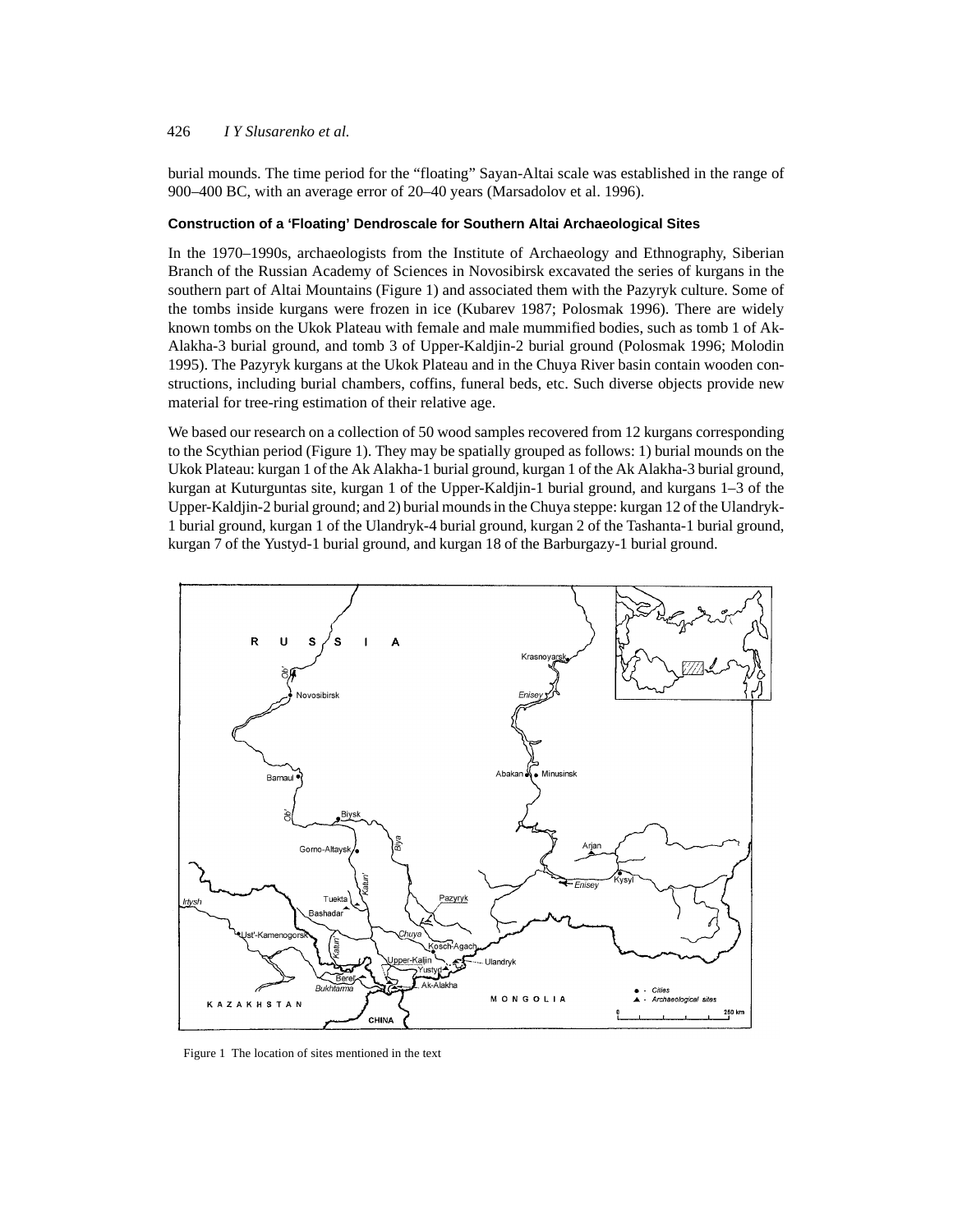These two groups are 250 km from each other at approximately at the same latitude (between 49°20′N and 49°40′N) and altitude (2000–2300 m above sea level) (Figure 1). Most of samples represent larch (*Larix sibirica* Pall.), though several samples of spruce (*Picea* sp.) were also obtained.

The analysis of wood samples and data synthesis has been performed in collaboration with the Laboratory for Dendrochronology of the Archaeological Bureau in Zurich (Switzerland). As a result, a "floating" tree-ring chronology was created (Seifert and Sljusarenko 1996). Since the kurgans at the Ukok Plateau are characterized by a series of samples, mean curves of annual tree-ring growth were constructed for each kurgan. The kurgans of the Chuya steppe yielded only a few samples of wood, which is why they all were pooled into a single mean tree-ring chronology. All the tree-ring growth curves demonstrate high similarity in the main characteristics. This allows synchronization of the curves within a single, generalized, 415-year-long "floating" tree-ring chronology (Seifert and Sljusarenko 1996).

The presence of the last annual tree ring in a majority of samples revealed the relative sequence of appearance of the kurgans in the southern Altai region. Unexpectedly, all kurgans but one were constructed during a short period of time of only 39 years. This time period corresponds to the interval between 376 and 415 years from the beginning of the relative chronology. Only one sample from kurgan 12 of the Ulandryk-1 burial ground has an earlier date of 287 years from the beginning of the "floating" chronology.

## **Wiggle-Matching Calibration of the 'Floating' Southern Altai Pazyryk Densdroscale**

The tree-ring chronology for the southern Altai Mountains is a "floating" or relative one, i.e. it is not assigned a calendar age. Matching this scale with the calendar chronology is the key objective of this project. At present, it is impossible to create a dendrochronological scale for the region. The absence of both long-lived trees and long sequences of tree rings prevents filling the time gap of more than 1000 years between the "floating" scale and existing master chronologies for the Altai region (Panushkina and Ovchinnikov 2000). This is why we attempted to correlate the tree-ring scale with absolute age by means of  $^{14}C$  dating, in particular with the help of the "wiggle-matching" method.

The reference specimen was chosen from kurgan 1 of the Ulandryk-4 site (49°42'N latitude; 89°08'E longitude; elevation ca. 2150 m asl) (Figure 1). This kurgan represents a stone barrow 13 m in diameter, under which a grave pit of  $3.6 \times 2.85 \times 3.05$  m was excavated. A rectangular burial chamber of larch logs was found at the bottom of the grave pit. The chamber, which contained a human skeleton, was filled with ice. Thus, all burial goods were well preserved. The grave goods include wooden- and earthenware, wooden decorative elements of a head gear and dress, a diadem carved in wood, elements of a warrior's belt, fragments of a bow and arrows, an iron dagger and battle ax, and fragments of fur and woollen cloth (Kubarev 1987:183–5).

The larch (*Larix sibirica*) sample (laboratory number 19116) was taken from a log from the chamber's wall. The diameter of the stem is 0.42 m; the number of annual rings is 363, and the last ring is preserved. Thirty-nine rings of sapwood are discernable. The whole range of annual tree rings occupies an interval between 26 and 388 years of the "floating" chronology of the southern Altai.

 $14C$  dating of the wood was performed in 1999 at the  $14C$  laboratory of the Institute of Geology, Siberian Branch of the Russian Academy of Sciences in Novosibirsk. Standard liquid scintillation counting (LSC) equipment was used to measure <sup>14</sup>C age with high precision ( $\pm$ 20–30 yr). The whole range of annual tree rings was subdivided into groups of 20 rings each. Seventeen samples, representing 340 rings (counted from the center), were selected for dating. Table 1 shows the  $^{14}$ C dating results.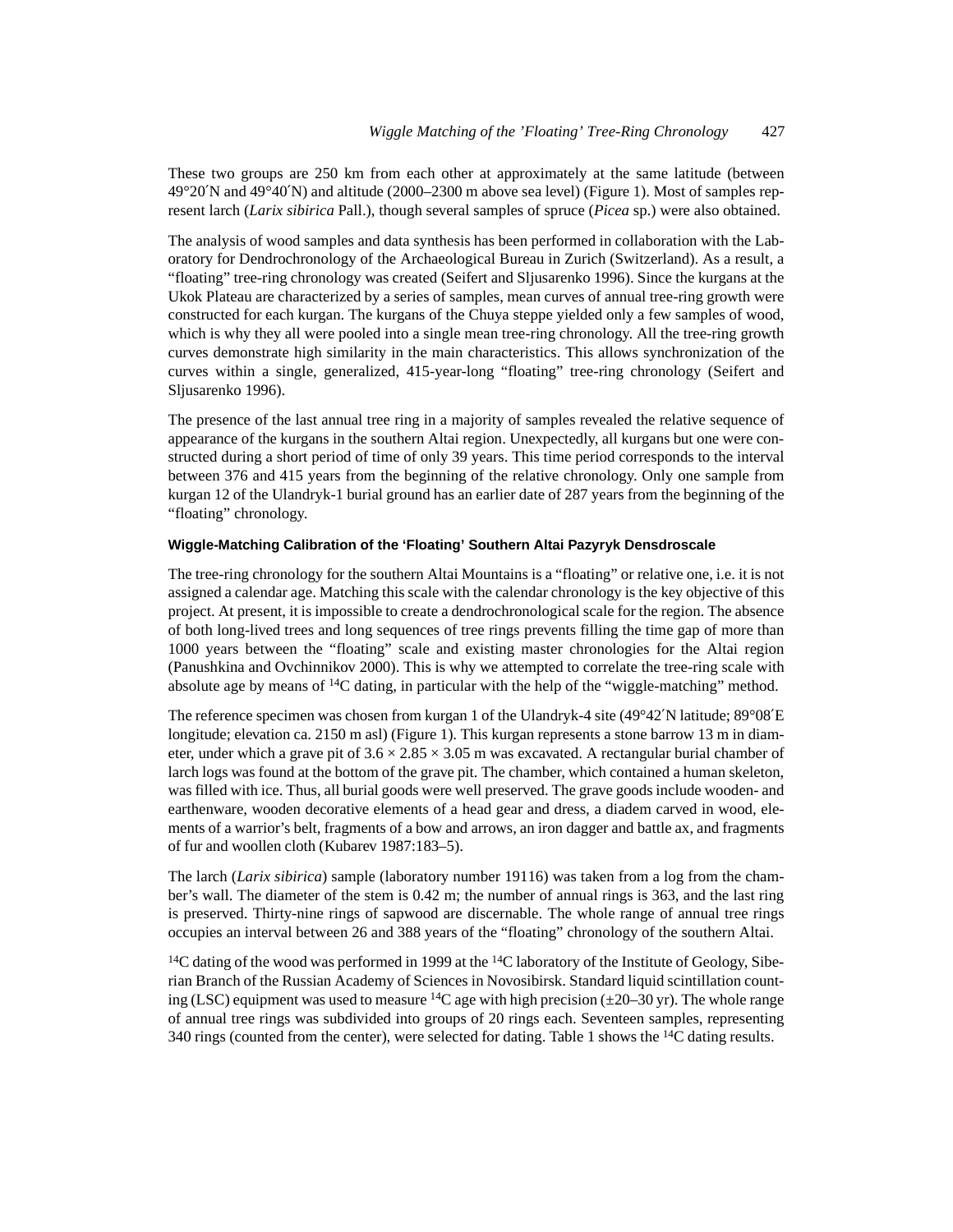#### 428 *I Y Slusarenko et al.*

| Tree-ring nr | Lab nr<br>SOAN- | ${}^{14}C$ date (BP) |
|--------------|-----------------|----------------------|
| $1 - 20$     | 4068            | $2528 \pm 30$        |
| $21 - 40$    | 4069            | $2493 \pm 20$        |
| $41 - 60$    | 4070            | $2468 \pm 25$        |
| 61-80        | 4071            | $2447 \pm 20$        |
| $81 - 100$   | 4072            | $2432 \pm 30$        |
| $101 - 120$  | 4073            | $2405 \pm 25$        |
| $121 - 140$  | 4074            | $2387 \pm 30$        |
| $141 - 160$  | 4075            | $2358 \pm 25$        |
| $161 - 180$  | 4076            | $2335 \pm 20$        |
| $181 - 200$  | 4077            | $2317 \pm 25$        |
| $201 - 220$  | 4078            | $2280 \pm 25$        |
| $221 - 240$  | 4079            | $2247 + 25$          |
| $241 - 260$  | 4080            | $2217 \pm 20$        |
| $261 - 280$  | 4081            | $2225 \pm 25$        |
| $281 - 300$  | 4082            | $2210 \pm 25$        |
| $301 - 320$  | 4083            | $2187 \pm 20$        |
| 321–340      | 4084            | $2180 \pm 25$        |

Table 1 List of  $^{14}C$  dates of tree-rings from the Ulandryk-4, kurgan 1, Altai Mountains, southern Siberia

In this study, we apply the Bayesian approach to wiggle-matching of archaeological samples. The theory of wiggle-matching using Bayesian statistics is described in Christen and Litton (1995), based on the general framework for Bayesian calibration developed in Christen (1994) and Buck et al. (1996, chapter 9). Wiggle-matching refers to the simultaneous calibration of 14C-dated samples of known deposition rate. In our case, we have  $^{14}C$ -dated tree-ring samples where the elapsed time between the samples (number of rings) is known precisely.

One of the principal features of the Bayesian statistical approach is that it permits the incorporation of *a priori* information available about the problem at hand in a formal and coherent way. In the case of Bayesian calibration, the latter means that contextual *a priori* chronological information about dated material may be used to calibrate 14C determinations onto the calendar scale. In particular for a tree-ring sequence, one uses the information of the number of years (tree rings) elapsed between samples to calibrate the <sup>14</sup>C results.

As described above, samples were taken from the larch log for every 20 rings. Assuming no missing rings, this means that the associated calendar year for each sample, say  $\theta_j$ , should be 20 years older than the next sample, that is,  $\theta_{j+1} = \theta_j + 20$  (using calendar years, or *cal BP*). Thus, starting with the outermost, latest sample, we have that  $\theta_1$ ,  $\theta_2 = \theta_1 + 20$ ,  $\theta_3 = \theta_1 + 40$ , etc. This means that, by knowing  $\theta_1$ , we know the calendar dates for all the samples.

On the basis of this, we build a model for the  $^{14}C$  dating process and we generate a posterior distribution for  $\theta_1$ . This distribution represents the probable years for  $\theta_1$ , the mean calendar date for which the organic material in sample 1 ceased metabolizing; based upon all 14C determinations obtained and the tree-ring chronology (see details in Christen and Litton 1995).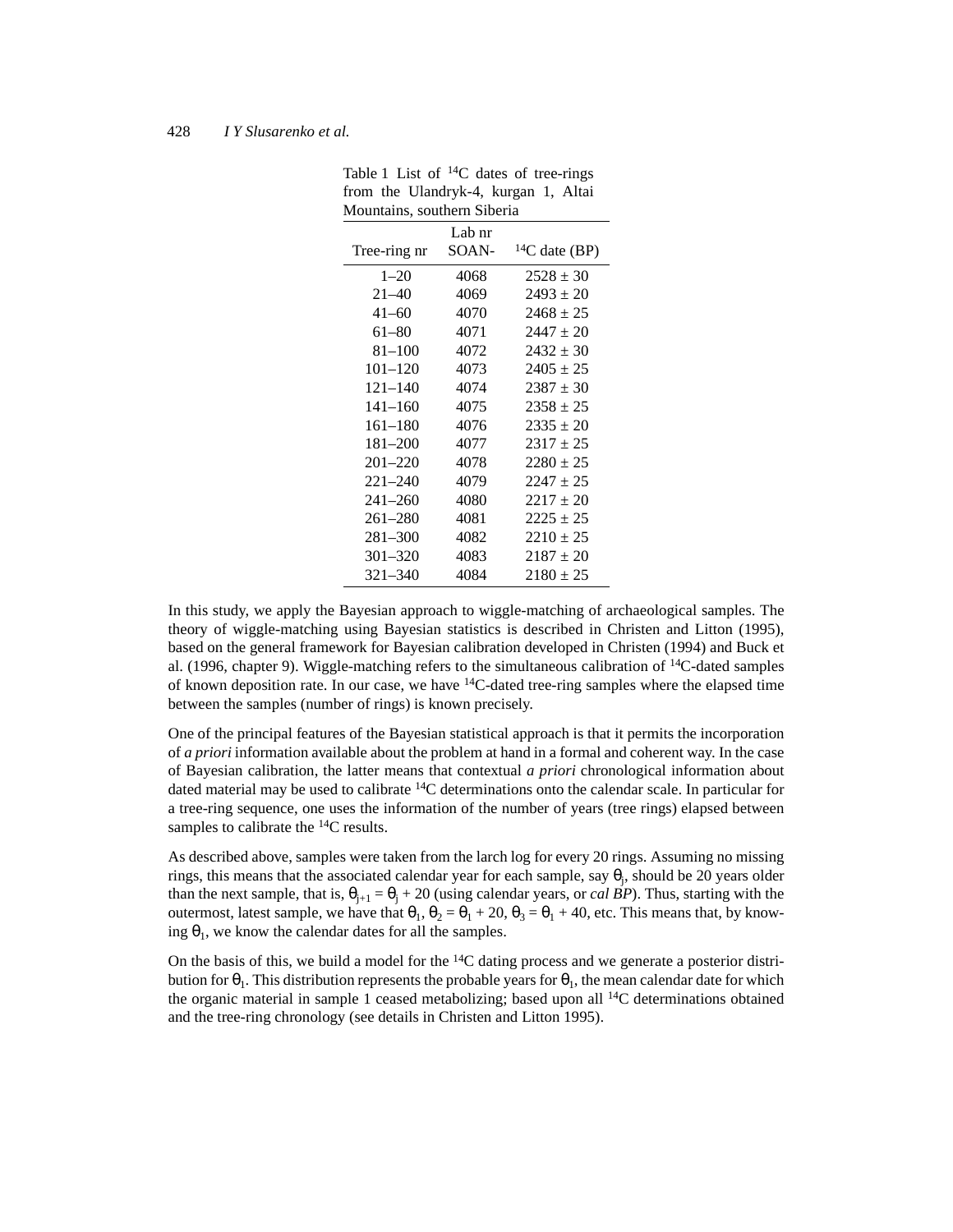We used our software *Mexcal* to calculate the posterior distribution for the calendar dates of the outermost sample  $(\theta_1)$ . There are two alternative ways to produce the distribution, one including the errors in the calibration curve and another not including the errors (we used the internationally accepted 1998 calibration curve; see Stuver et al*.* 1998). We decided to primarily present the results obtained by the latter option. However, we will consider how these results compare with those obtained with the former.

The posterior distribution for  $\theta_1$  is presented in Figure 2. We see that there are three alternative peaks in the distribution; however, the middle one is noticeably higher than the others. This peak is at year 2190 cal BP, with a 16.9% probability of  $\theta_1$  being exactly that year. The next peak is at year 2197 cal BP (with 2.2% probability) and the smallest one is at 2179 cal BP (with 1.6% probability). Overall, the whole of the distribution for  $\theta_1$  is within the interval 2174–2203 cal BP, with a probability of more than 99%. The middle peak, covering 8 years from 2187–2194 cal BP is the shortest 77% highest posterior density (HPD) interval. We should notice that using the whole of the posterior distribution for  $\theta_1$  is far more complex, and precise assertions about the wiggle-match of the chronology may be given rather than simply stating a central year with an error (e.g. 2190 cal BP  $\pm$  error).



Figure 2 Posterior distribution for the latest sample from Ulandryk-4, kurgan 1; outermost rings  $(\theta_1)$ .

Including the errors in the calibration curve in the analysis (Christen and Litton 1995), the distribution for  $\theta_1$  covers the interval from 2169 to 2221 cal BP with a probability of more than 99%. New alternative peaks appear in this case and the probable years for the match are widened to some degree (see Figure 3). It is always the case that for this high-precision dating, differences appear depending on whether or not the errors in the calibration curve are considered (Christen 1994), thus highlighting the need for further research on this subject. In particular, the high peak in Figure 3 is merged with its neighbouring peaks leading into a far less probable match. In fact, the interval 2187– 2194 cal BP has now only a 36% probability (and is no longer a HPD interval), and the highest peak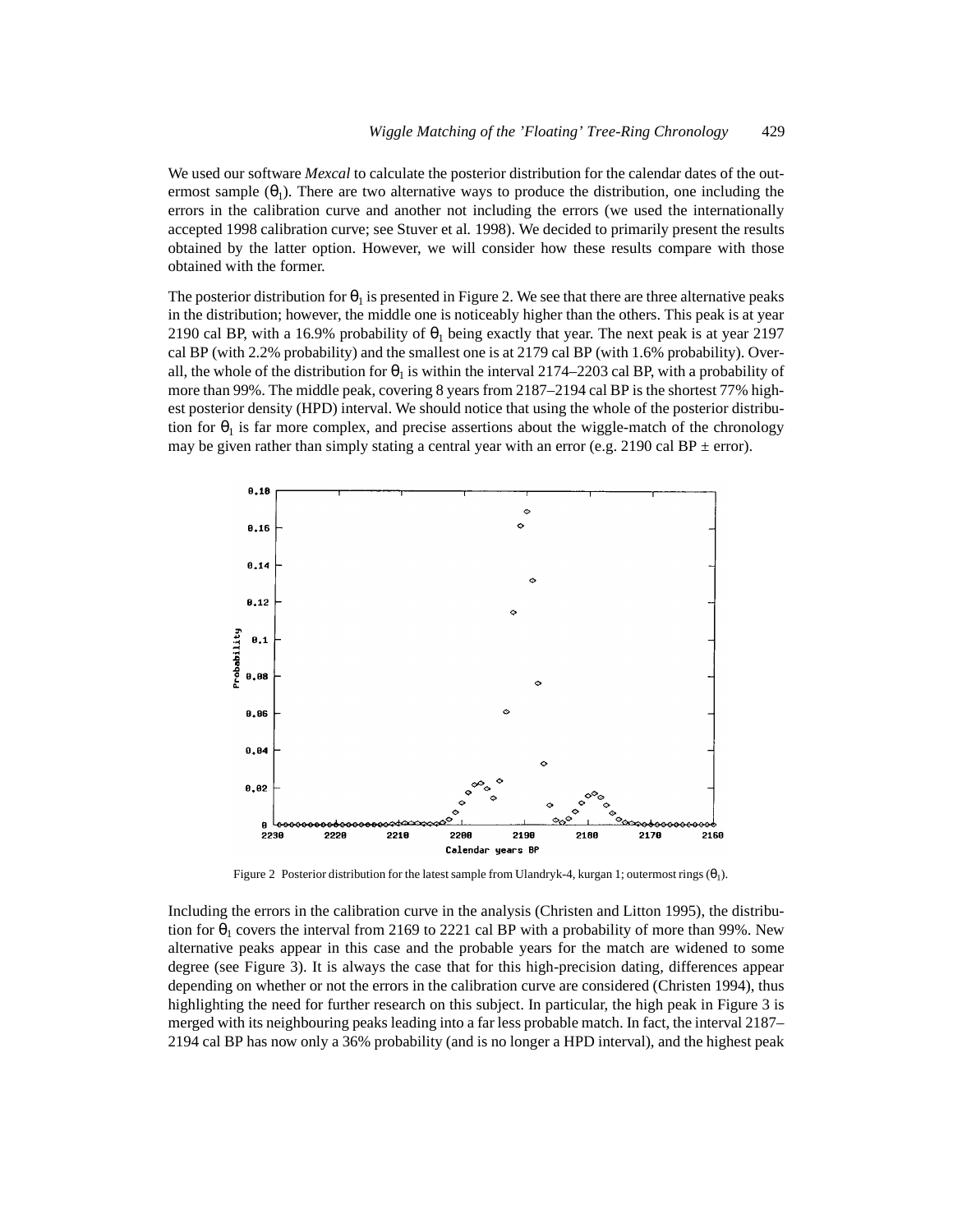

Figure 3 Posterior distribution for the latest sample of the Ulandryk-4, kurgan 1; outermost rings  $(\theta_1)$ , including the errors in the calibration curve.



Figure 4 Illustration of the wiggle-match at 2190 cal BP; the estimated errors on the curve are also included (errors coincide with those quoted at the knots of the curve)